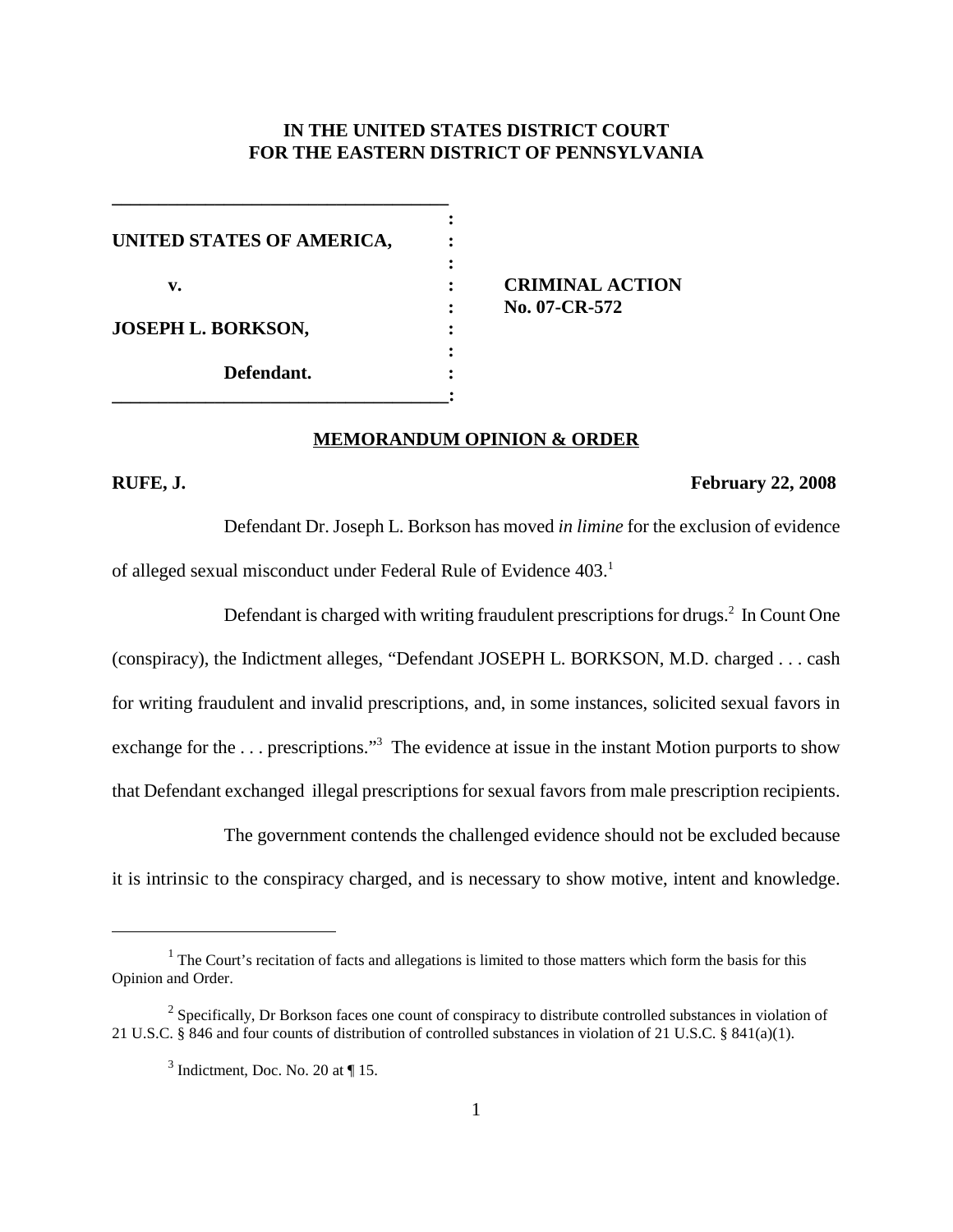Defendant does not challenge the relevance of the evidence at issue. Nor does he argue that it should be excluded as "other acts" evidence under Federal Rule of Evidence 404(b). The sole ground he forwards for exclusion is based on Federal Rule of Evidence 403.

Rule 403 states, in relevant part, "[a]lthough relevant, evidence may be excluded if its probative value is substantially outweighed by the danger of unfair prejudice  $\dots$   $\cdot$   $\cdot$  The Advisory Committee notes accompanying the Rule state that 'unfair prejudice' "means an undue tendency to suggest decision on an improper basis, commonly, though not necessarily, an emotional one."5 Such exclusions are ordered in the trial court's discretion.

In United States v. Sriyuth, the Third Circuit set forth the balancing test courts should use to determine whether the probative value of certain evidence is substantially outweighed by the danger of unfair prejudice.<sup>6</sup> Under the test, a court must weigh "the genuine need for the challenged evidence against the risk that the information will influence the jury to convict on improper grounds."7 The following factors inform the analysis: (1) The actual need for the evidence in view of (a) the contested issues and (b) the other evidence available to the prosecution; (2) the strength of the evidence in proving the issue; and (3) the danger the jury will be "inflamed" to decide the case on an improper basis. <sup>8</sup> The Court stated that "a significant danger of undue prejudice will be found to exist where there are substantial possibilities that a jury will harbor strong adverse sensitivity to

 $<sup>4</sup>$  Fed. R. Evid. 403.</sup>

 $<sup>5</sup>$  Fed. R. Evid. 403, Advisory Committee Notes (1972).</sup>

<sup>6</sup> 98 F.3d 739, 747-48 (3d Cir. 1996).

 $<sup>7</sup>$  Id. (citing United States v. Cook, 538 F.2d 1000, 1003 (3d Cir. 1976) (quotations omitted)).</sup>

<sup>8</sup> Id. at 748 (citation omitted).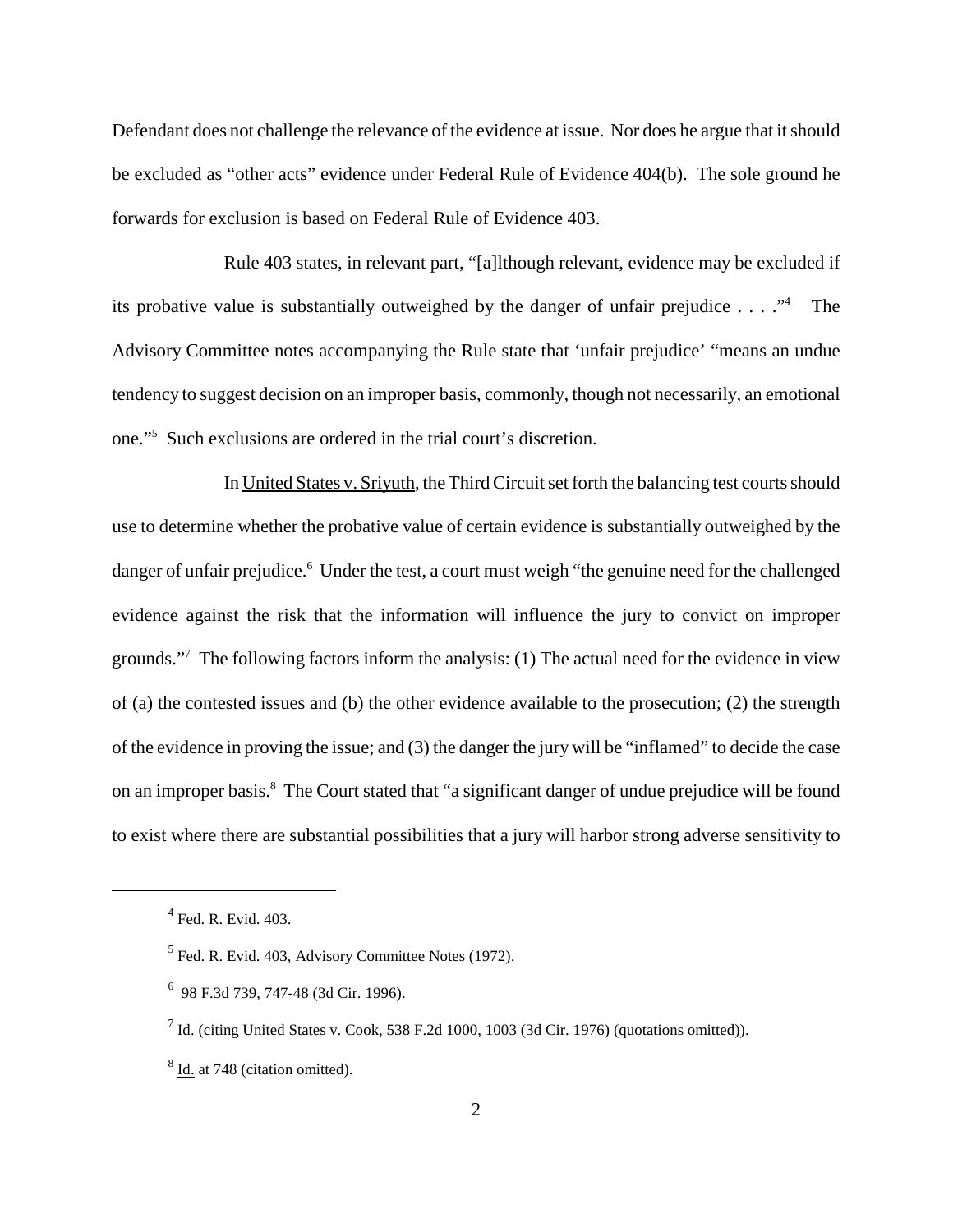the challenged evidence."9

The Sriyuth case regarded 'other acts' evidence that the defendant sought to exclude under Rule 403. The defendant raised a consent defense in his trial for kidnapping. The trial court permitted the government to present evidence that the defendant had raped the alleged kidnapping victim, denying the defendant's Rule 403 motion. The Third Circuit affirmed.<sup>10</sup> It was "convinced that this evidence was genuinely needed and relevant to prove the kidnapping" because it went directly to disprove the defendant's claim that the alleged kidnaping was really an act in furtherance of a consensual marriage plan involving willing participants.<sup>11</sup> The Court was further persuaded by the fact that the district court gave a limiting instruction on the sexual assault evidence.<sup>12</sup> Thus the Court held the danger of unfair prejudice did not substantially outweigh the probative value of the evidence at issue.

Subsequent district court cases illustrate the application of the Sriyuth test. For example, in U.S. v. Pileggi, a defendant charged with securities fraud sought to exclude, on unfair prejudice/Rule 403 grounds, evidence that his blood relatives had simultaneously made parallel trades to his own allegedly unlawful stock trades.<sup>13</sup> Applying Srivuth, the court found that (1) the actual need for the evidence was strong because "few, if any," alternatives were available to the government to prove scienter and thus make out an essential element of its case;  $(2)$  the evidence was

 $10$  Id.

 $^{11}$  Id.  $\,$ 

 $^{12}$  Id.

<sup>13</sup> No. 97-612-2 1998 WL 288283, at \*1 (E.D. Pa. 1998).

 $<sup>9</sup>$  Id. (citation omitted).</sup>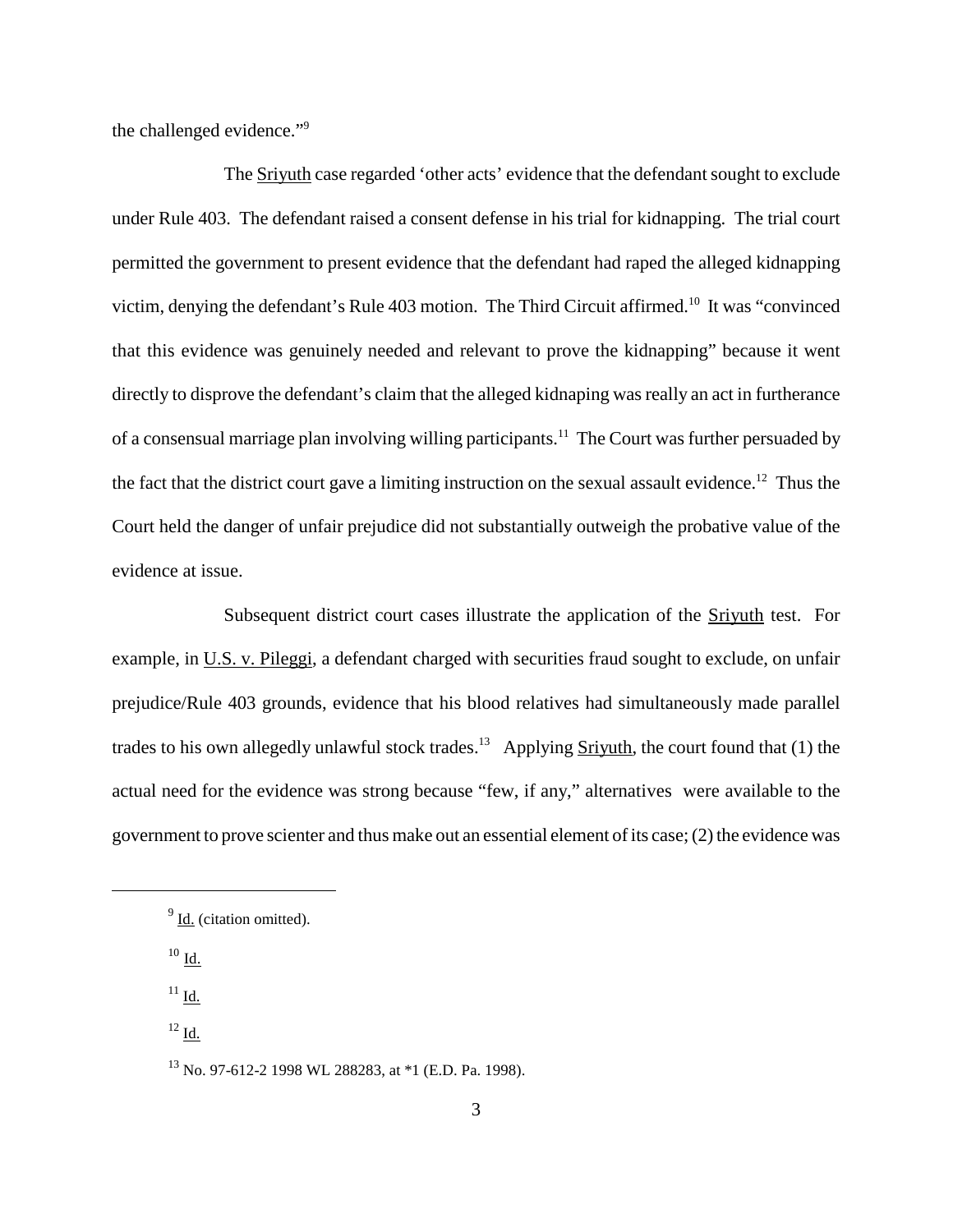strong enough to prove the scienter element for which it was proffered; and (3) there was no danger of inflaming the jury because the behavior reflected in the evidence did not involve "violent or socially repugnant" conduct.<sup>14</sup> Also noting that a limiting instruction would be given to the jury around the purpose of the evidence, the court denied the motion to exclude. 15

Applying the Sriyuth test to the present Motion, the following appears. First, the actual need for the sexual conduct evidence is substantial. The evidence is intrinsic to the conspiracy charge against Defendant. The government represents that it would present this evidence to show motive, knowledge and intent. It also would use the evidence to rebut any defense that the prescriptions were written out of fear, or in the alternative, compassion for impoverished persons in desperate medical need. The defense claims that the government has other evidence to serve the same purposes. Specifically, it claims the government's evidence purports to show that Defendant's sexual conduct was something of a unusual departure from the typical prescription transaction, which involved prescriptions for cash, and that the government claims to have abundant evidence of these cash transactions. Thus, while the government could possibly prove the charged conspiracywithout resorting to the sexual favors evidence, this evidence would certainly strengthen its ability to demonstrate the full range of Defendant's alleged conduct, and his motives, intent and knowledge.

Because of the cash transactions evidence, the need here is unlike that in Pileggi, where few alternatives were available to demonstrate a critical element of the crime or case. It is more akin – but not identical – to the need seen in Sriyuth, where the rape evidence was considered necessary to disprove a consent defense to the kidnapping even though other evidence went to the

 $14$  Id at \*2.

 $^{15}$  Id.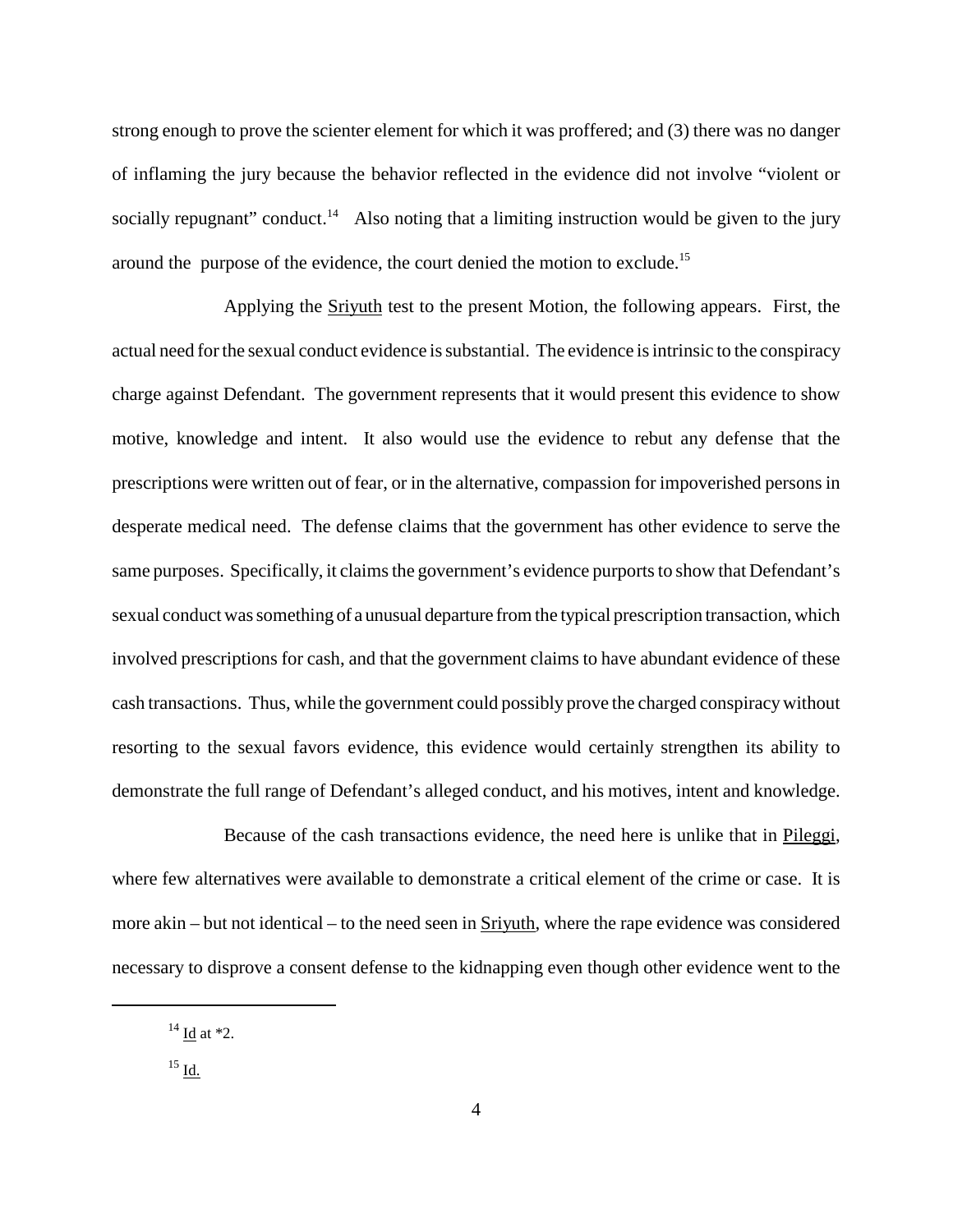same point, because the rape evidence was especially compelling. The sexual conduct evidence here goes to show the defendant's intent, motive and knowledge. It is potentially compelling evidence of these factors, and not merely redundant alongside the apparently abundant government evidence of prescriptions for cash. As a result, the Court finds that the need for the challenged evidence is substantial.

Next, the strength of the evidence is, at this time, difficult to ascertain, and would benefit from being tested in the crucible of a trial. The defense has vigorously attempted to show that the challenged evidence may be suspect. It points out that one of the males allegedly involved in the sexual conduct recanted in court his earlier statement to the government about the same, and that the other males providing the evidence portray such conduct as rare - one male says he had sex once with the defendant; another says it happened a few times, but only early in the relationship; a third describes nine episodes oversix years, while a final male says no sex ever occurred. However, the Court has essentially no basis for making a finding on the strength or quality of this evidence at this time, and thus finds this factor to be neutral.

Finally, there may be a danger that the evidence will "inflame" the jury, and result in a decision on improper, emotional grounds. By its nature, the challenged evidence could prove inflammatory for some jurors. The concept of a doctor trading prescriptions for sex may well be more inflammatory than the notion of a doctor fraudulently writing prescriptions in exchange for cash. The Third Circuit has specifically noted that "a significant danger of undue prejudice will be found to exist where there are substantial possibilities that a jury will harbor strong adverse sensitivity to the challenged evidence."<sup>16</sup> Thus the Pileggi court looked to whether the conduct at

 $16$  Sriyuth, 98 F.3d at 748.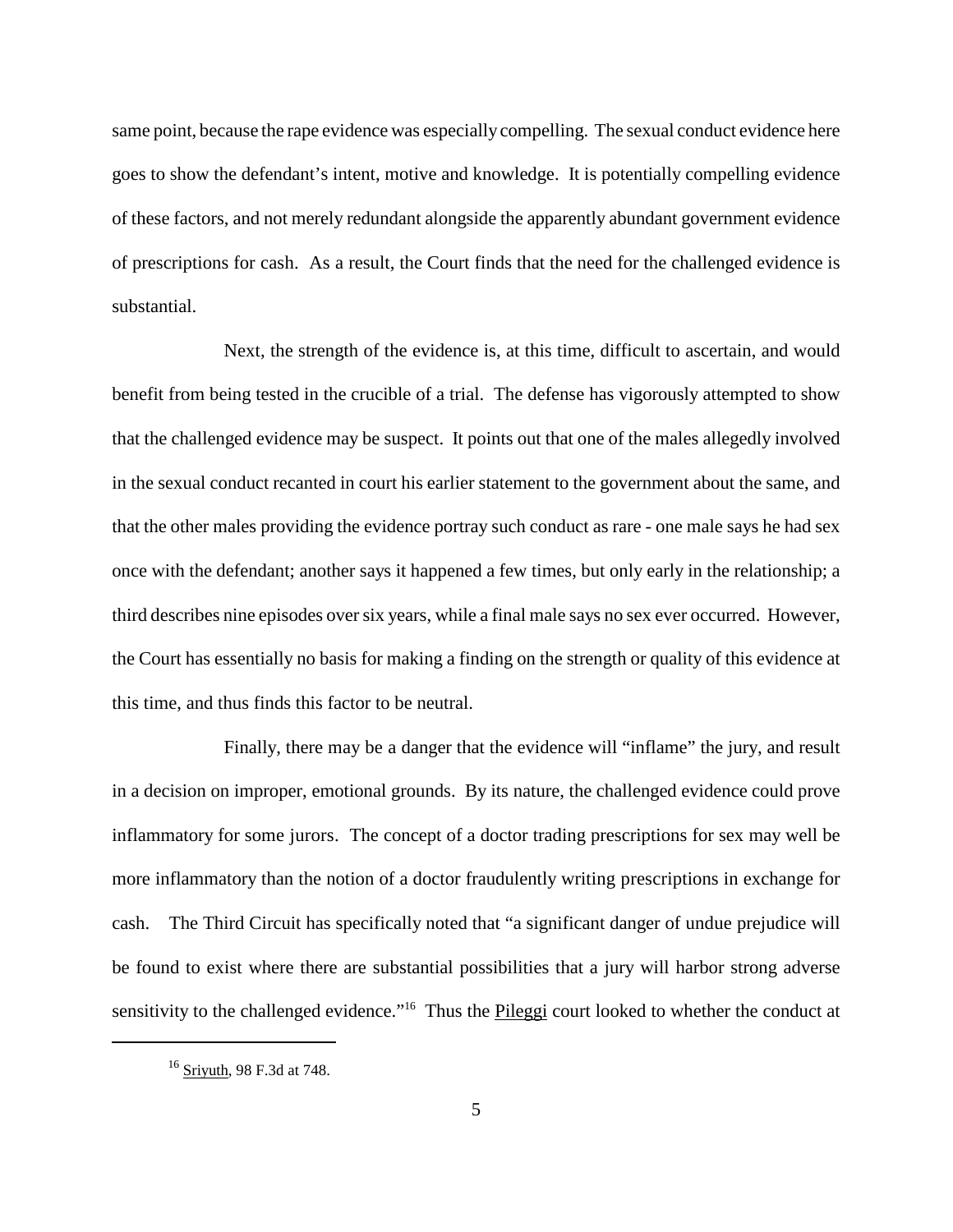issue involved extremely violent or socially repugnant behavior. The likelihood of strong adverse sensitivity to the challenged evidence here is potentially significant.

However, the Court finds that the risk of undue prejudice does not substantially outweigh the probative value of the challenged evidence. The evidence is intrinsic to the charges against Defendant, and may well have a unique utility in demonstrating his knowledge, intent, and motive. Further, the inflammatory impact, if any, of the evidence can be kept to a minimum by certain limiting and screening actions which the Court, with the input of defense and government counsel, may devise and implement. For its part, the government has already made clear that it would have no objection to a limiting instruction around the challenged evidence. For the foregoing reasons, Defendant's Motion will be denied.

An appropriate Order follows**.**